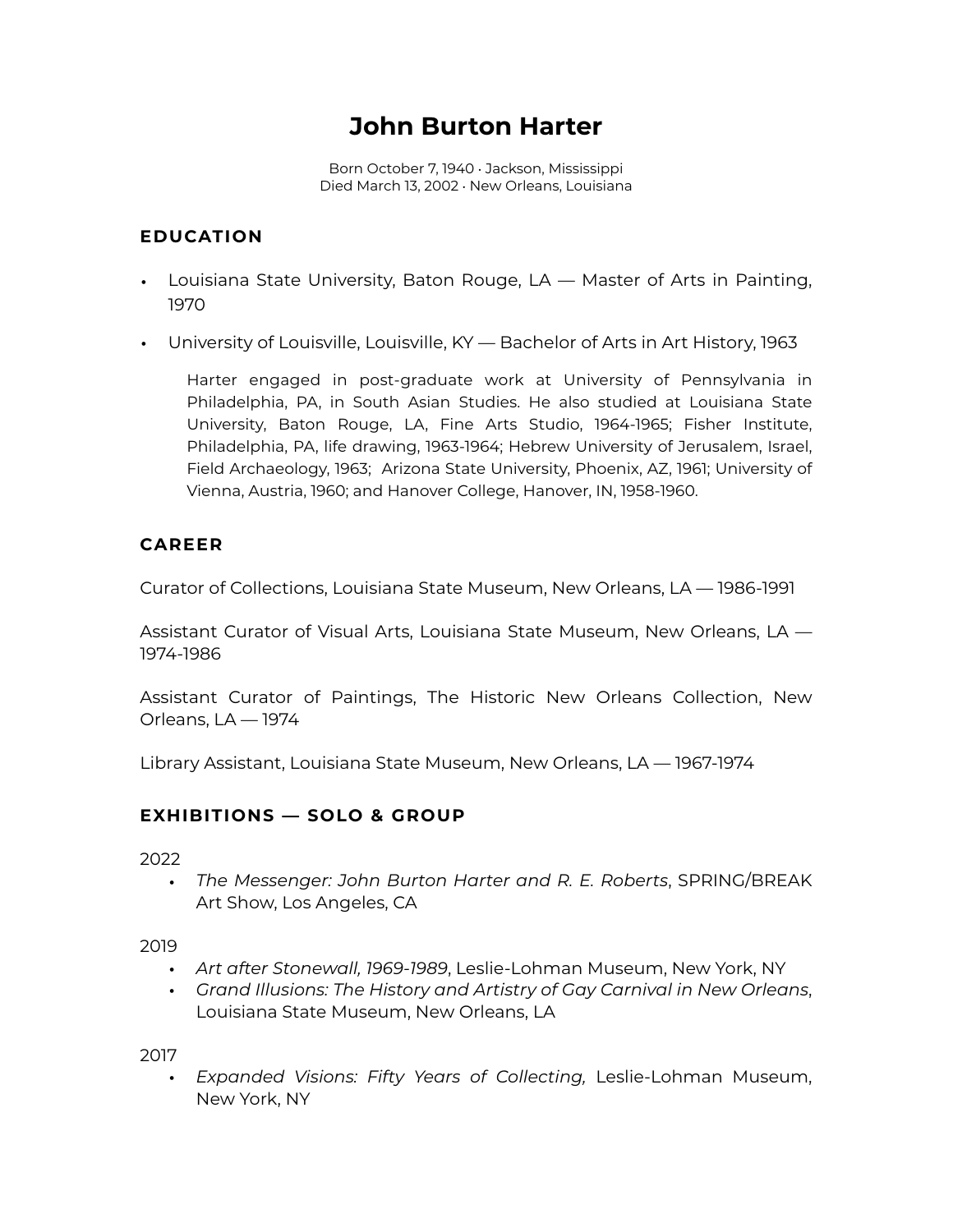2016

• *Awash with Color: Seldom-Seen Watercolor Paintings by Louisiana Artists, 1789-1989*, The Historic New Orleans Collection, New Orleans

2015

- *On the Domestic Front: Scenes of Everyday Queer Life*, Leslie-Lohman Museum, New York, NY
- *Work in Progress: Life Drawing Students and J. B. Harter*, Los Angeles LGBT Center, Los Angeles, CA

## 2014

- *Classical Nudes and the Making of Queer History*, Leslie-Lohman Museum, New York, NY
- *Work in Progress: Life Drawing Students and J. B. Harter*, Los Angeles LGBT Center, Los Angeles, CA

## 2009

• HERE Arts Center, New York, NY

## 2007

• Leslie-Lohman Museum, New York, NY

#### 2006

• Leslie-Lohman Museum, New York, NY

#### 2005

- *The Culture of Queer,* Contemporary Art Center, New Orleans, LA
- Louisville Visual Arts Center, Louisville, KY
- *Classicism Subverted: Gay Art in the XXI Century.* Studios Plat du Jour, Paris, France
- New Orleans Museum of Art, New Orleans, LA

#### 2004

- Leslie-Lohman Museum, New York, NY
- University of Southern Mississippi Museum, Hattiesburg, MS
- Nicholls State University, Thibodeaux, LA

#### 2003

• Leslie-Lohman Museum, New York, NY

#### 2002

• Leslie-Lohman Museum, New York, NY

#### 2001

• Leslie-Lohman Museum, New York, NY

#### 2000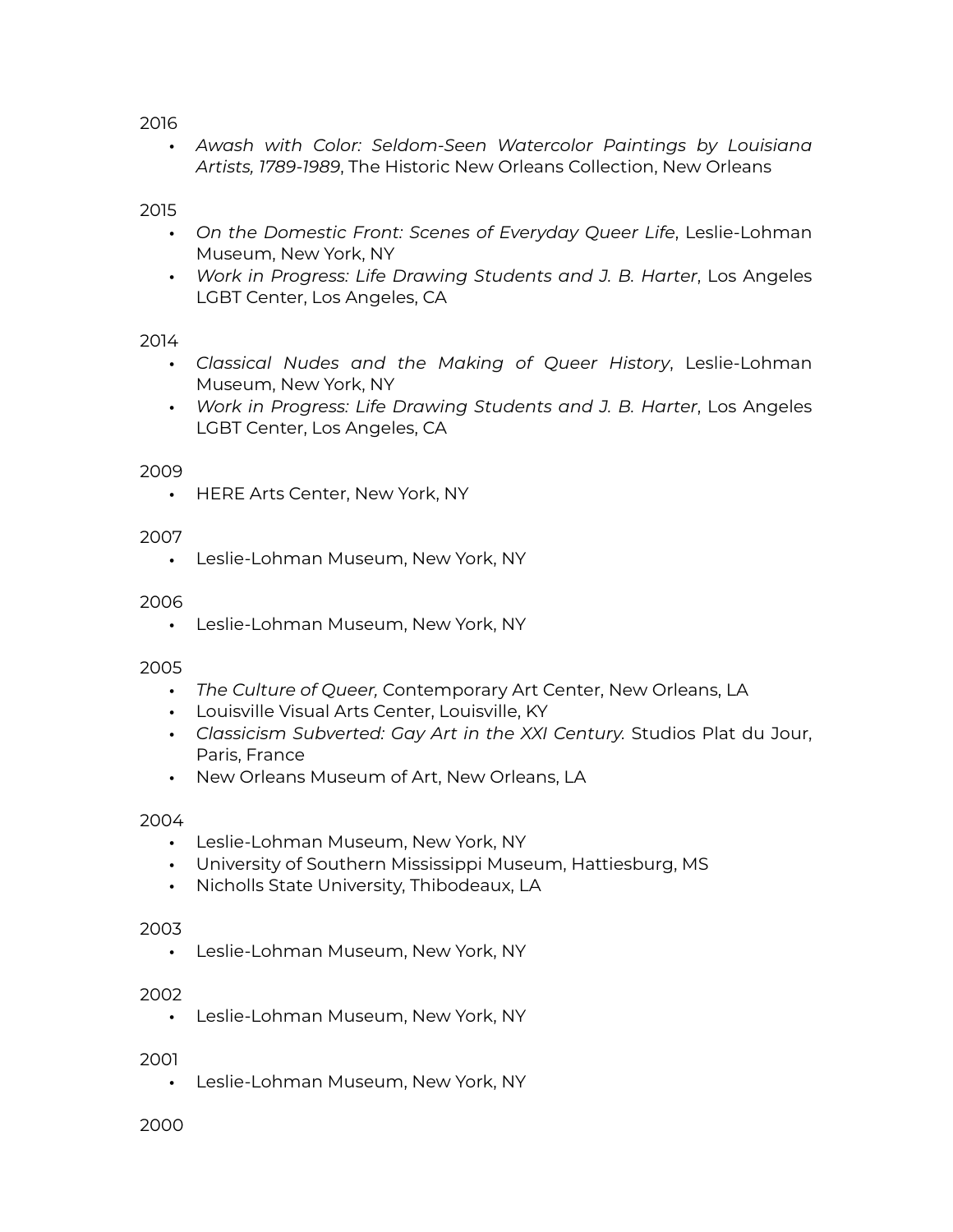- Painting invitational group show, Leslie-Lohman Museum, New York, NY
- Louisiana State University Museum, Baton Rouge, LA

1999

• Louisiana State University Museum, Baton Rouge, LA

1998

- *New Works: Paintings and Drawings*, Lesbian and Gay Community Center, New Orleans, LA
- Leslie-Lohman Museum, New York, NY

1986

• Arts Council of New Orleans, Gallier Hall, New Orleans, LA

1969

• Louisiana State University Campus, Episcopal Student Center, Baton Rouge, LA

# **COLLECTIONS**

- The Historic New Orleans Collection, New Orleans, LA
- Leslie-Lohman Museum, New York, NY
- Louisiana State Museum, New Orleans, LA
- New Orleans Museum of Art, New Orleans, LA
- Wadsworth Atheneum Museum of Art, Hartford, CT

## **BIBLIOGRAPHY**

*An Idealist and A Realist: Patrick Angus in New York and J. B. Harter in New Orleans* (2022). New Orleans, LA: The John Burton Harter Foundation.

Weinberg, J. (Ed.), T. Cann, A Kinigolpoulo, & D. Sawyer (2019). *Art after Stonewall, 1969-1989*. New York, NY: Rizzoli Electa.

- Smith, H. P. (2017). *Unveiling the Muse: The Lost History of Gay Carnival in New Orleans*. Jackson, MS: University Press of Mississippi.
- Saslow, J. (2015). *On the Domestic Front: Scenes of Everyday Queer Life.* New York, NY: Leslie-Lohman Gay Art Foundation.
- Clarke, K. (2015). *The Art of Looking: The Art and Treasures of Collector Charles Leslie*. Berlin, Germany: Bruno Gmuender.
- Queral, G. (2015, January-February). Sexual Freedom and the Classical Ideal. *The Gay and Lesbian Review,* 47-48.